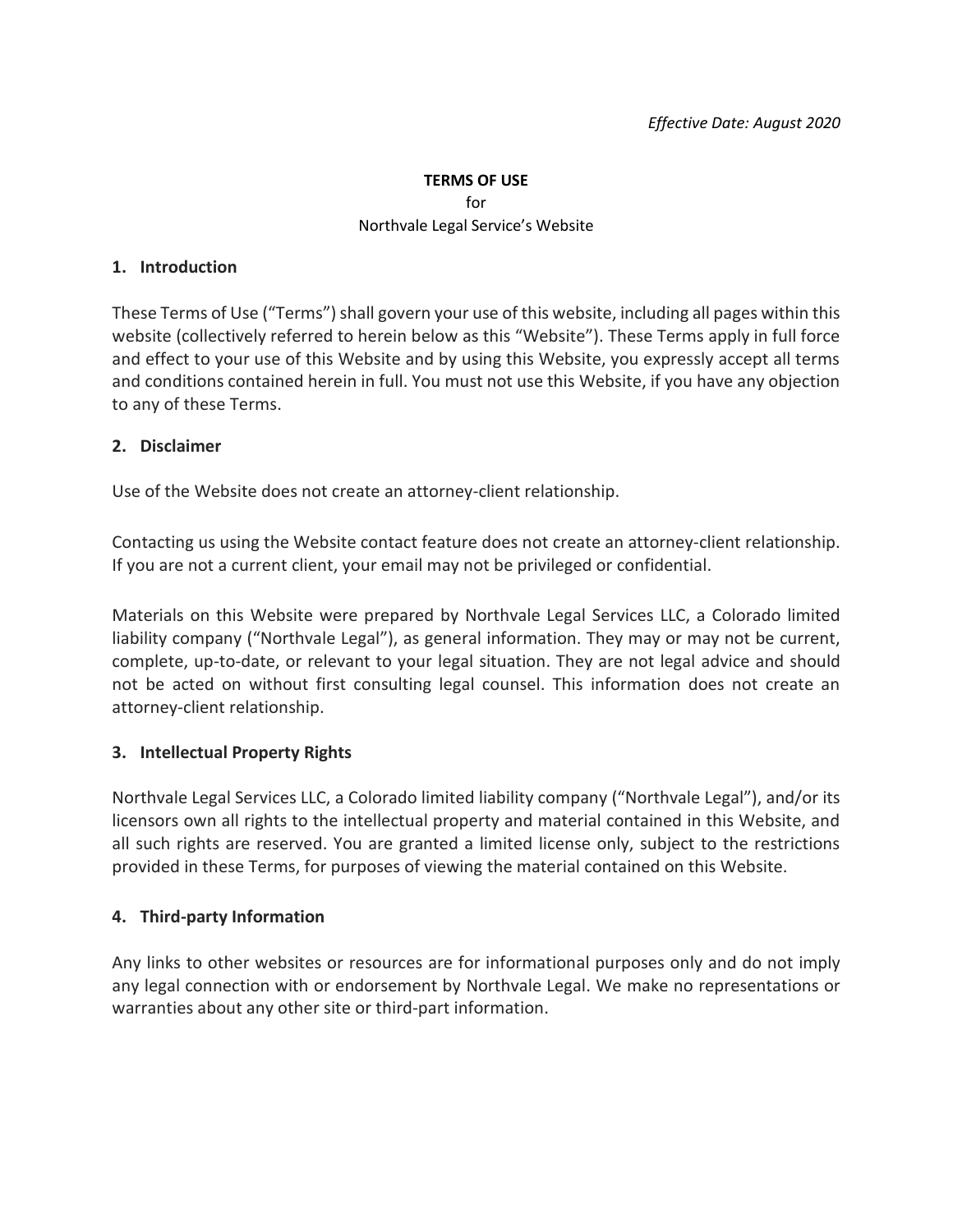## **5. Restrictions**

You are expressly restricted from doing any of the following:

- a. publishing any Website material in any media;
- b. selling, sublicensing and/or otherwise commercializing any Website material;
- c. publicly performing and/or showing any Website material;
- d. using this Website in any way that is, or may be, damaging to this Website;
- e. using this Website in any way that impacts user access to this Website;
- f. using this Website contrary to applicable laws and regulations, or in a way that causes, or may cause, harm to the Website, or to any person or business entity;
- g. engaging in any data mining, data harvesting, data extracting or any other similar activity in relation to this Website, or while using this Website;
- h. using this Website to engage in any advertising or marketing activities;

#### **6. No Warranties**

This Website is provided "as is," with all faults, and Northvale Legal makes no express or implied representations or warranties, of any kind related to this Website or the materials contained on this Website. Additionally, nothing contained on this Website shall be construed as providing legal advice to you or create an attorney-client relationship.

### **7. Limitation of liability**

In no event shall Northvale Legal, nor any of its officers, directors and employees, be liable to you for anything arising out of or in any way connected with your use of this Website, whether such liability is under contract, tort or otherwise, and Northvale Legal , including its officers, directors and employees shall not be liable for any indirect, consequential or special liability arising out of or in any way related to your use of this Website.

#### **8. Indemnification**

You hereby indemnify to the fullest extent Northvale Legal from and against any and all liabilities, costs, demands, causes of action, damages and expenses (including reasonable attorney's fees) arising out of or in any way related to your breach of any of the provisions of these Terms.

# **9. Severability**

If any provision of these Terms is found to be unenforceable or invalid under any applicable law, such unenforceability or invalidity shall not render these Terms unenforceable or invalid as a whole, and such provisions shall be deleted without affecting the remaining provisions herein.